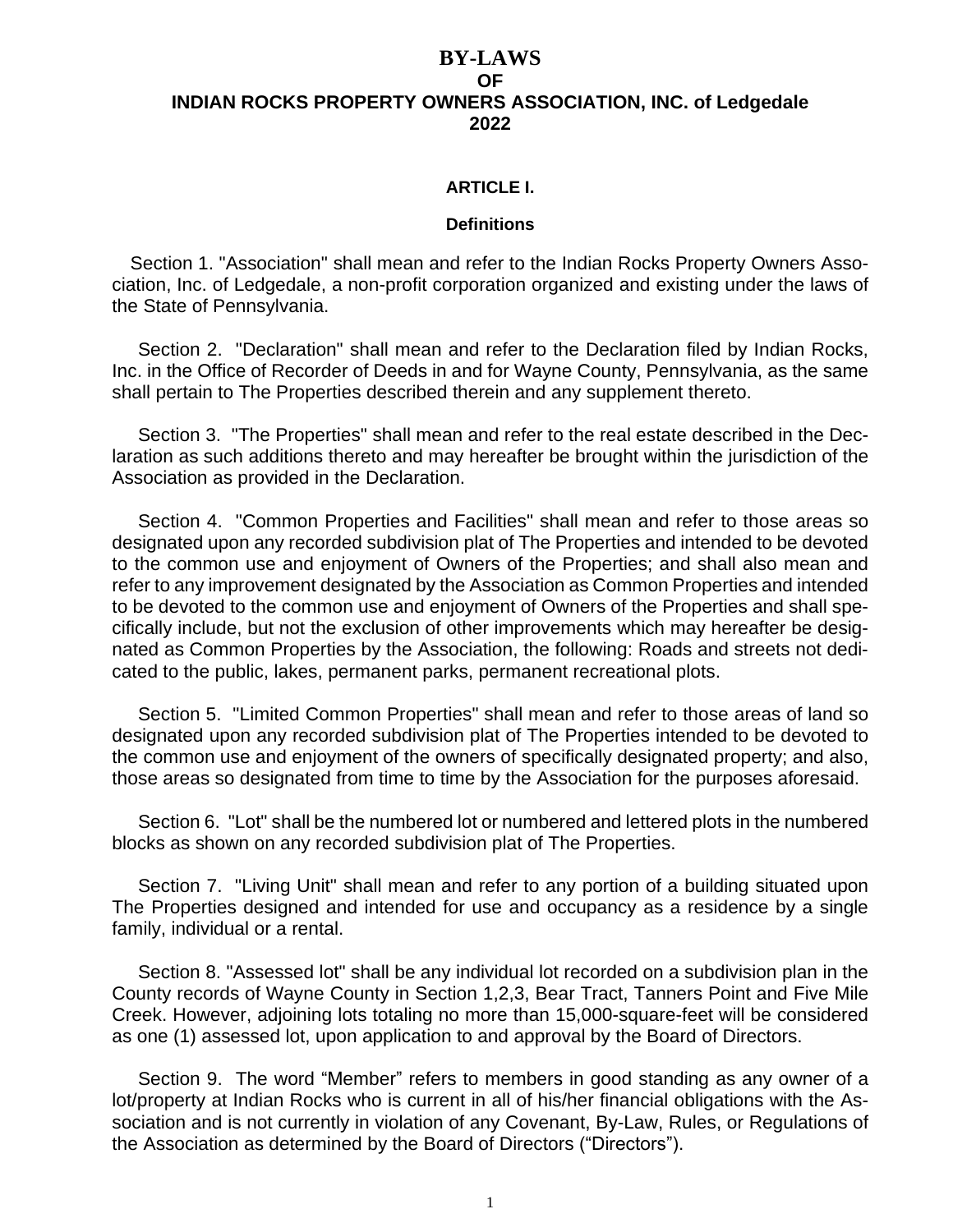#### **OF**

# **INDIAN ROCKS PROPERTY OWNERS ASSOCIATION, INC. of Ledgedale**

**2022**

For purposes of definition, in order for a lot/property at Indian Rocks to be owned by a member in good standing, all owners of the property must qualify as members in good standing. Likewise, to be considered a member in good standing, all properties/lots owned by the member must be in good standing. For example, if the community member owns three (3) lots, all lots must be financially current in assessments. If any of the lots is not financially current, the member is not considered to be in good standing.

# **ARTICLE II.**

#### **Offices**

Section 1. The principal office of the Association shall be located in Indian Rocks Development, Salem Township, in Wayne County, Pennsylvania.

### **ARTICLE III.**

#### **Membership**

Section 1. Membership: A member is any person or entity who is a recorded owner of any lot/property which is subject by covenants of record to being assessed by the Association.

Section 2. The rights of membership are subject to the payment of annual assessment levied by the Association; however, all memberships are subject to payment of special assessment if levied. The obligation of the assessments which are imposed against a particular lot/property becomes a personal obligation of the owner of such lot.

Section 3. The membership rights of any person or entity whose interest in lots/ properties is subject by covenants of record to assessment by the Association, whether or not he or it be personally obligated to pay such assessment, may be suspended by action of the Directors during the period when the assessment remain unpaid; but upon payment of such assessment, his or its rights and privileges shall be automatically restored. If the Directors have adopted and published rules and regulations governing the use of the common properties and facilities as provided herein, and the personal conduct of any person thereon is in violation of those rules and regulation, the Directors may in their discretion, suspend the rights of any such person for any period.

# **ARTICLE IV**

### **Voting Rights**

Section 1. All members in good standing of the Association shall be entitled to one vote for each Assessed Lot in which they hold the interest required for membership by Section 1. ARTICLE III hereof. When more than one person holds such interest or interests in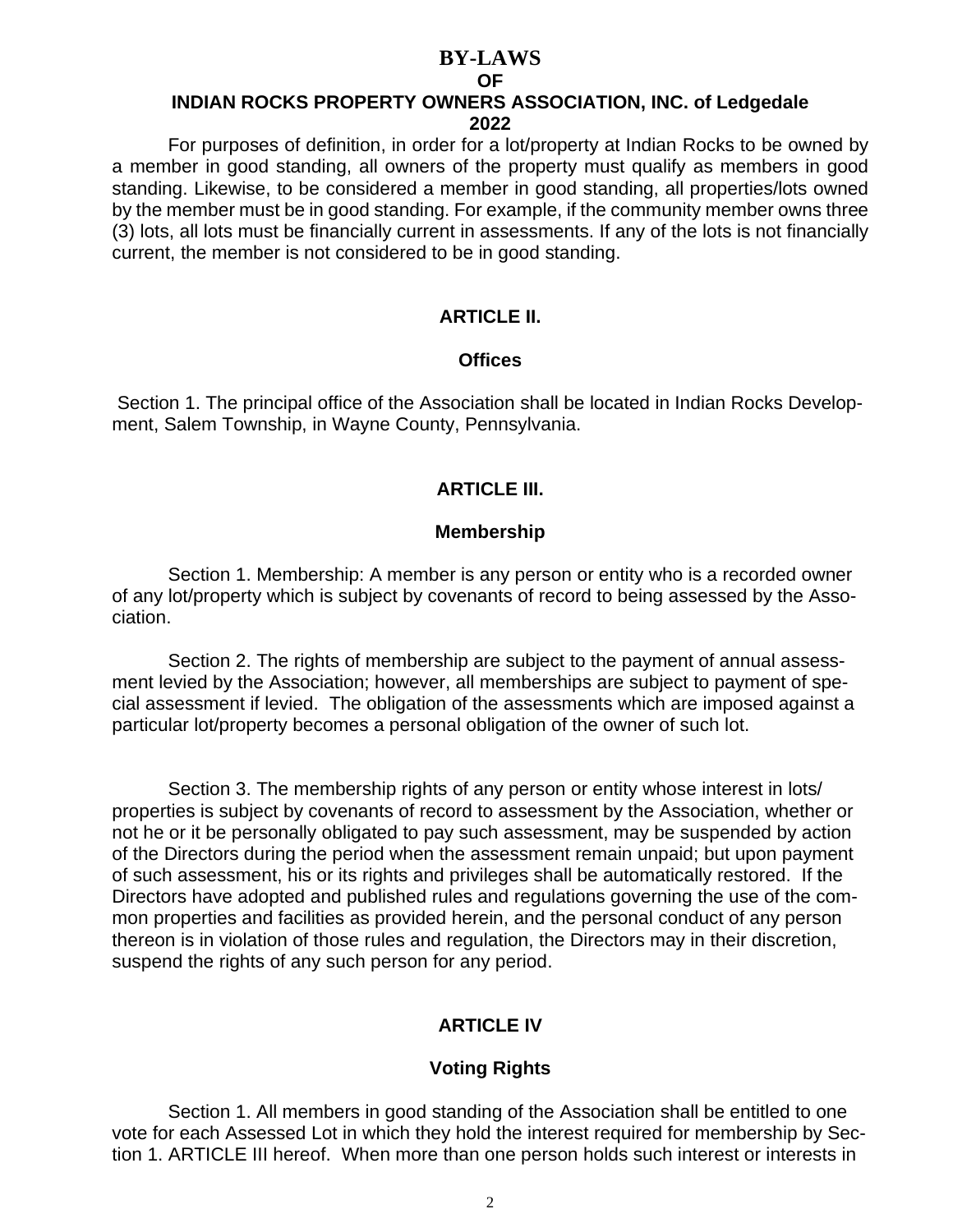#### **OF**

# **INDIAN ROCKS PROPERTY OWNERS ASSOCIATION, INC. of Ledgedale 2022**

any lot/property, the vote for such lot/property shall be exercised as they among themselves determine; but in no event shall more than one vote be cast with respect to any such lot.

# **ARTICLE V**

#### **Property Rights and Rights of Enjoyment of Common Property**

Section 1. Each member in good standing shall be entitled to the use and enjoyment of the Common Properties and Facilities as provided by ARTICLE IV of the Declaration applicable to the Properties. Section 2. Any member may delegate his or its rights of enjoyment in the Common Properties and facilities as provided in ARTICLE IV, Section 4 of the Declaration (Protective Covenants). Such member shall notify the Secretary, in writing, of the name of any such person and of the relationship, if any, of the member to such person. The rights and privileges of such person are subject to suspension under ARTICLE III, Section 3 of these By-Laws to the same extent as those of the member.

Section 3. The Directors shall make such rules from time to time as shall be appropriate relative to the use of the Common Properties and Facilities by guests, and qualified renters, of members, and the members shall then be bound and responsible by such rules and regulations.

### **ARTICLE VI**

### **Association Purposes and Powers**

Section 1. The Association has been organized for the following purposes: To preserve the value of and to promote the health, safety and welfare of the residents within The Properties and for this purpose to:

> a) Exercise all of the powers and privileges and to perform all of the duties and obligations of the Association as set forth in the Declaration.

> (b) operate and maintain recreational parks, playgrounds, swimming pools, private roads, pond, buildings, structures, sewer systems, docks, and personal properties incident thereto, hereinafter referred to as "Common Properties and Facilities", owned by the Association.

> (c) own, acquire or build Common Properties and Facilities as may be necessary.

> (d) fix, levy, collect and enforce payment by any lawful means, all charges and assessments pursuant to the terms of the Declaration in order to pay all office and other expenses incident to the conduct of the business of the Association,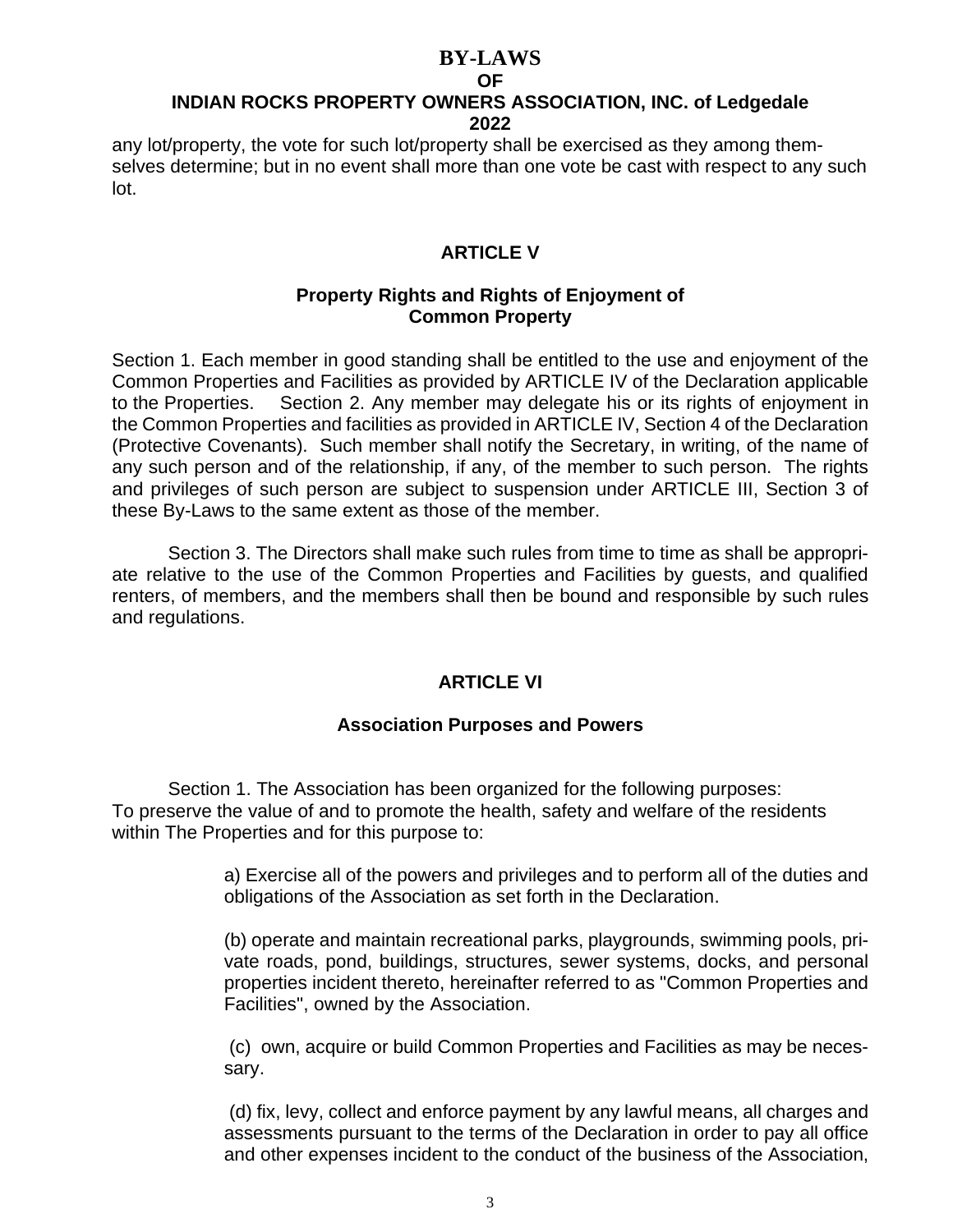#### **OF**

#### **INDIAN ROCKS PROPERTY OWNERS ASSOCIATION, INC. of Ledgedale 2022**

including all licenses, taxes, or governmental charges levied or imposed against the property of the Association.

(e) pursuant to the terms of the Declaration convey, sell, lease, transfer, dedicate for public use or otherwise dispose of real or personal property in connection with the affairs of the Association.

(f) pursuant to the terms of the Declaration borrow money and mortgage, pledge, deed in trust, or hypothecate any or all of its real or personal property in connection with the affairs of the Association.

(g) pursuant to the terms of the Declaration dedicate, sell or transfer all or any part of the Common Properties and Facilities to any public or private agency, authority, or utility for such purposed and subject to such conditions as may be agreed to by the members. No such dedication or transfer shall be effective unless approved by 51% of the members, agreeing to such dedication, sale or transfer.

(h) participate in mergers and consolidations with other non-profit corporations organized for the same or similar purposes, provided that any such merger shall have the assent of 51% of the members.

(i) insofar as permitted by law, to do any other thing that, in the opinion of the Board of Directors, will promote the common benefit and enjoyment of the residents of The Properties,-including but not limited to maintenance of public streets and roads and Common Properties owned by the Association and used by members of the Association.

(j) enforce any and all Covenants, By-Laws, Rules and Regulations, ACC Rules and Regulations, and Fines and Fees applicable to the Properties.

### **ARTICLE VII**

#### **Board of Directors**

Section 1. The affairs of the Association shall be managed by a Board of seven (7) Directors who must be members **in good standing.** Directors shall be elected for a term of three (3) years and until their respective successors are elected and qualify. At any time that a vacancy occurs on the Board of Directors the seat will be filled by going to the last election and choosing the person with the next highest votes to fill that seat until the end of that Board member's term. If there are no candidates from the last election, the Board will advertise the open seat for 30 days and appoint by majority vote of the Board of Directors at a regular Board meeting.

Section 2. Any Board Member(s) may be removed or suspended from office or from the Board of Directors after written notice has been served to the member subject to removal and an administrative hearing was held. After the preceding conditions have been met, the Board may remove the Board member by a simple majority vote at any regular or special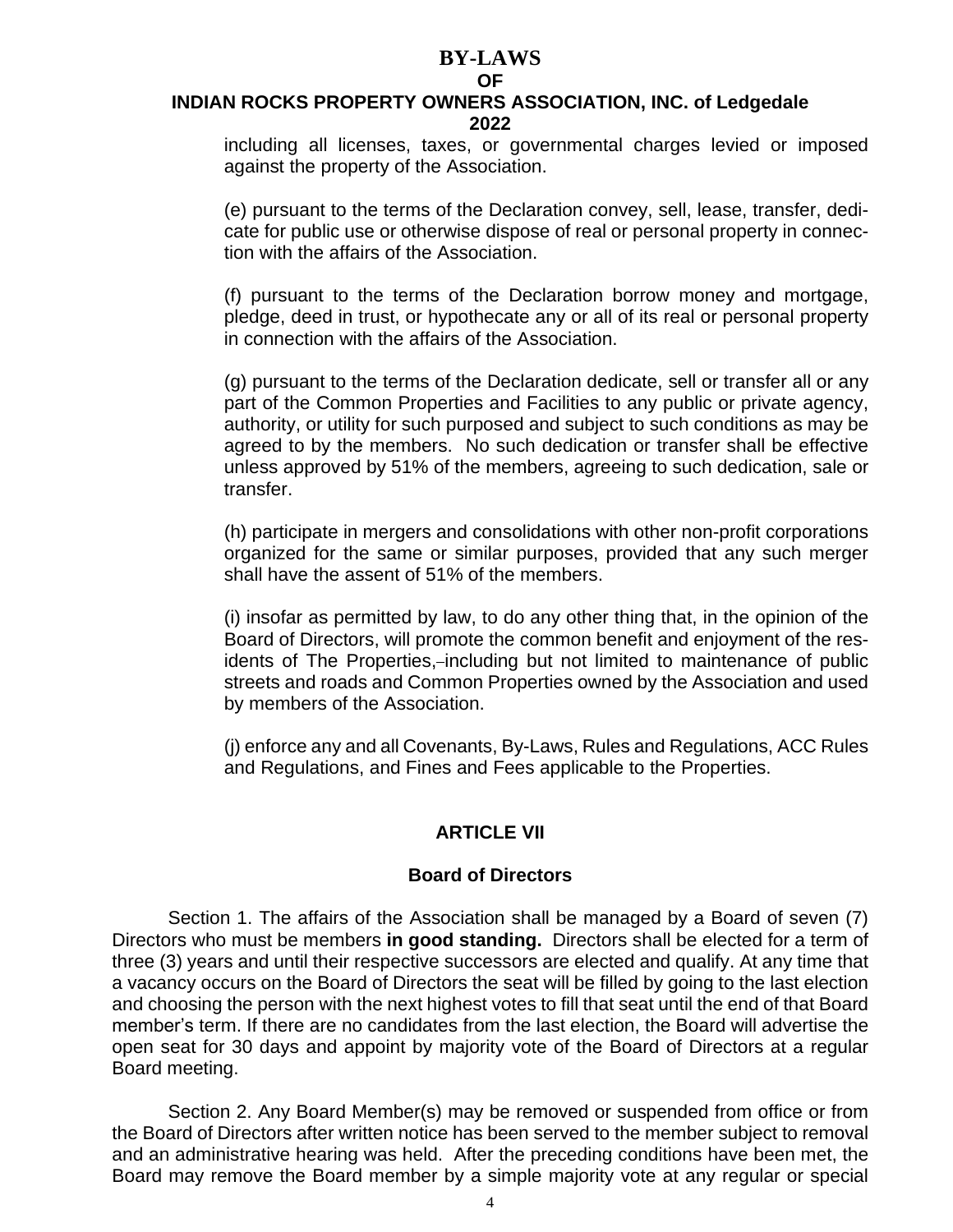#### **OF**

#### **INDIAN ROCKS PROPERTY OWNERS ASSOCIATION, INC. of Ledgedale 2022**

meeting of the Board. Any member removed from the Board will not be eligible to run or be appointed to the Board for a period of two (2) terms following the expiration of the term, from which he/she was removed.

Section 3. A mandatory "Meet the Candidates Event" sponsored by the Indian Rocks POA will be held prior to a Board Election.

Section 4. For a candidate to be added to the ballot they must comply with the current Election Policy and Procedure.

#### **ARTICLE VIII**

#### **Board of Directors: Election Process**

The election of the Board of Directors shall be as follows:

 Section 1. Election of Board of Directors shall be by written ballot as hereinafter provided. At such election the members may cast one vote for the person or persons for the vacancy or vacancies to be filled.

Section 2. All elections to the Board of Directors shall be made on written ballot which shall (1) describe the vacancies to be filled; (2) set forth the names of candidates for such vacancies with spaces opposite each name with the words "For". Such ballots shall be prepared and mailed by the office to the members in good standing at least seven (7) days in advance of the date designated by the Board of Directors as the date for the election. The election will take place during the month of November. The term of office of a Director shall be for three (3) years, or until his/her successor shall have been elected and shall have qualified; the term shall expire three (3) years from the 1st meeting in January following the election unless a successor shall not have been elected and shall not have qualified, and in such event, he/she shall continue to serve until his/her successor is elected and shall qualify, and same shall apply to the Directors designated in the Articles of Incorporation.

Section 3. Each household current on their financial obligations shall receive one ballot per assessment to be mailed by office personnel, with a return envelope addressed to "Indian Rocks Property Owners Assn., Inc. Attention: Tellers of Election".

Section 4. There is hereby established a standing committee consisting of Judge and Tellers of Election and shall consist of at least five (5) members of the Association, in good standing, appointed by The Board of Directors of the Association on an annual basis, at their discretion, whose members cannot be anyone running as a candidate for the Board of Directors in said election.

This Committee shall qualify the ballots, count same and submit a tabulation of results with any comments whereon to the Board of Directors for the Boards approval. The condition under which said Committee shall conduct its operation shall be designated by the Board of Directors from time to time. Said Committee shall also be bound by the By-Laws, Restrictive Covenants and Rules and Regulations of the Association then in affect at said counting.

In the event two or more persons have qualified for a vacancy, an election shall be held and the person receiving the greater number of affirmative votes shall be declared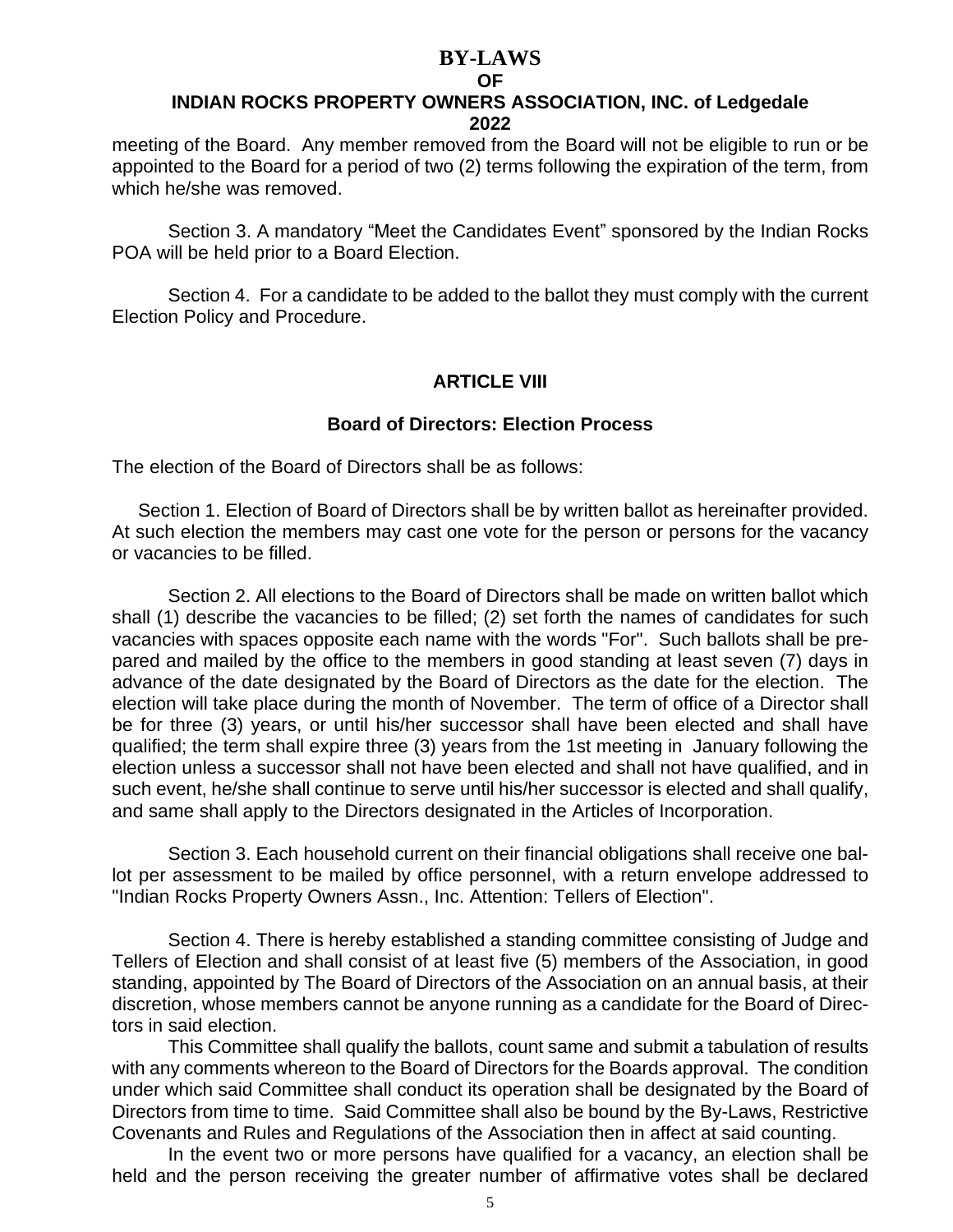#### **BY-LAWS OF**

# **INDIAN ROCKS PROPERTY OWNERS ASSOCIATION, INC. of Ledgedale 2022**

elected. In the event only one person runs for a vacancy, the Board of Directors through the Secretary and by majority vote may cast one vote in favor of said candidate at which time no election will be held. If the Board elects not to cast this one vote, we would revert back to our election procedures regarding appointments to the Board of Directors.

# **ARTICLE IX**

# **Powers and duties of the Board of Directors**

Section 1. The Board of Directors shall:

(a) call special meetings of the members whenever it deems necessary and it shall call a meeting at any time upon written request of the members, as provided in Article XIII, Section 2.

(b) appoint and remove for cause all officers, agents and employees of the Association, prescribe their duties, fix their compensation, and require of them such security or fidelity bond as it may deem expedient. No member of the Board of Directors may seek employment in Indian Rocks Property Owners Assoc., Inc. of Ledgedale as an independent contractor or as an employee of the Association while sitting on the Board of Directors, or for a period of one (1) year after his/her term on the Board has been completed. Such duties as are provided in this subparagraph (b) may be delegated by the Directors to a specific Director who shall report his actions to the Board of Directors from time to time.

(c) establish, levy and assess, and collect the Assessments or charges as provided in the Declaration.

(d) adopt and publish rules and regulations governing the use of the Common Properties and Facilities and the personal conduct of the members and guests.

(e) exercise for the Association all powers, duties and authority vested in or delegated to this Association, except those reserved to members in the Declaration.

(f) in the event that any member of the Board of Directors of this Association shall be absent from three (3) consecutive regular meetings of the Board of Directors, the Board may by action taken at the meeting during which said third absence occurs, declare the office of said absent Director to be vacant.

Section 2. The duties of the Board of Directors are:

(a) to keep a complete record of all its acts, and corporate affairs, and to present a report to the members at the Annual meeting or at any special meeting, as provided in Article XIII, Section 2.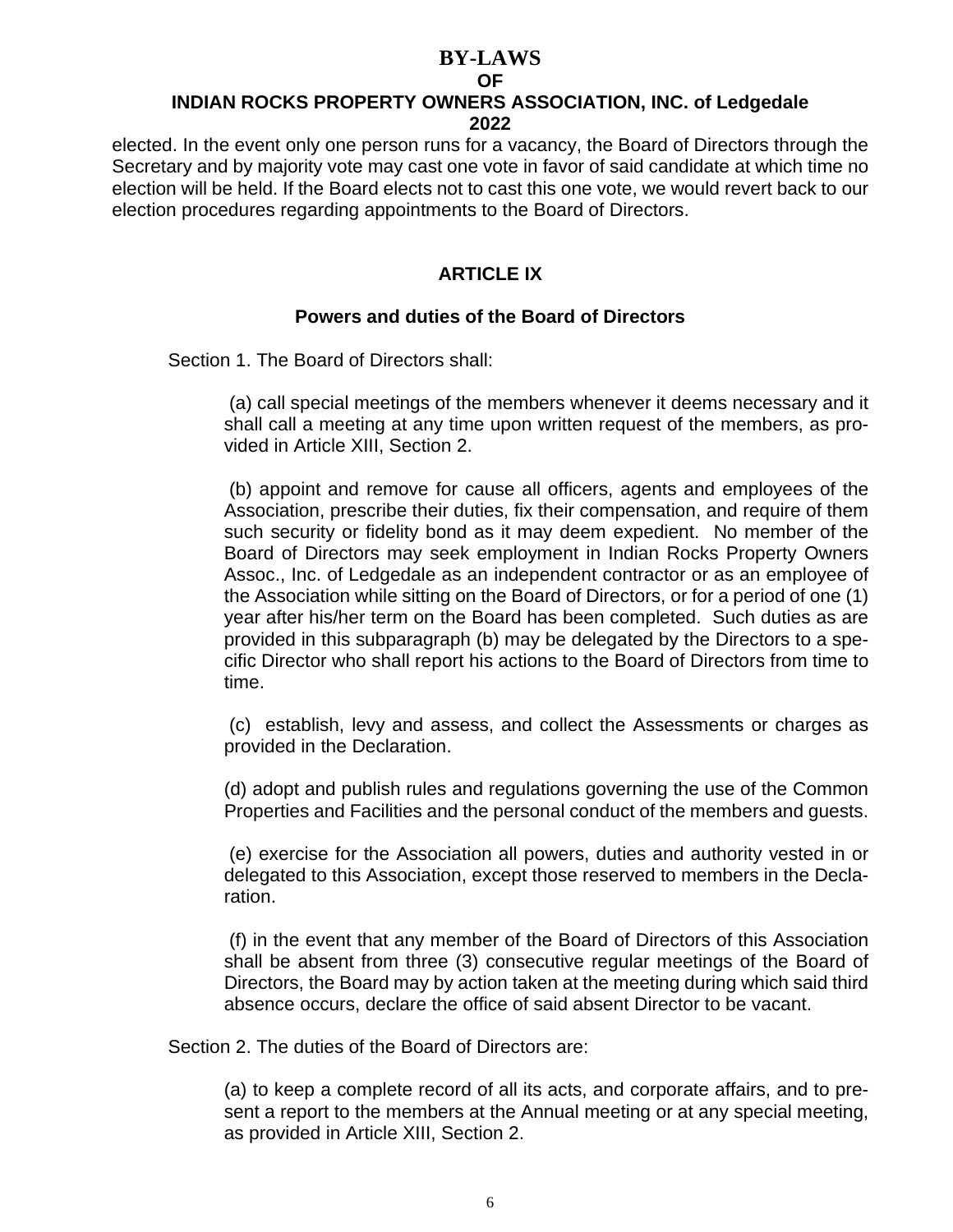#### **BY-LAWS OF**

#### **INDIAN ROCKS PROPERTY OWNERS ASSOCIATION, INC. of Ledgedale 2022**

(b) to oversee all officers, agents and employees of this Association, and to see that their duties are properly performed.

(c) to fix the amount of the Assessment for each Assessment period at least thirty days in advance.

(d) to prepare a roster of the properties and applicable Assessment.

(e) to send a bill of each Assessment to every property owner and issue a receipt as conclusive evidence of Assessment payment, when requested by the property owner.

(f) to maintain all Common Properties and Facilities used by members of the Association.

# **ARTICLE X**

### **Directors' Meeting**

Section 1. The Directors may hold their meetings and keep the books of the Association at such places within the Commonwealth of Pennsylvania as they may from time to time determine. Regular meetings of the Board may be held with notice at such time and place as shall from time to time be determined by the Board of Directors and posted on the website and on the Community bulletin board. Special meetings of the Board may be called by the President or any two members of the Board **upon 24 hours notice** to each Director, either personally or by phone, e-mail, or text message.

Section 2. Four members of the Board of Directors shall constitute a quorum thereof.

# **ARTICLE XI**

#### **Officers**

Section 1. The officers shall be a president, vice-president, a secretary, and a treasurer. The president and vice-president shall be members of the Board of Directors. The offices of secretary and treasurer may be held by the same person. The Board may elect such other officers as the affairs of the Association may require, each of whom shall hold office for such period, have such authority, and perform such duties as the Board may from time to time, determine.

Section 2. The officers shall be chosen by a majority vote of the Directors.

Section 3. All officers shall hold office at the discretion of the Board of Directors.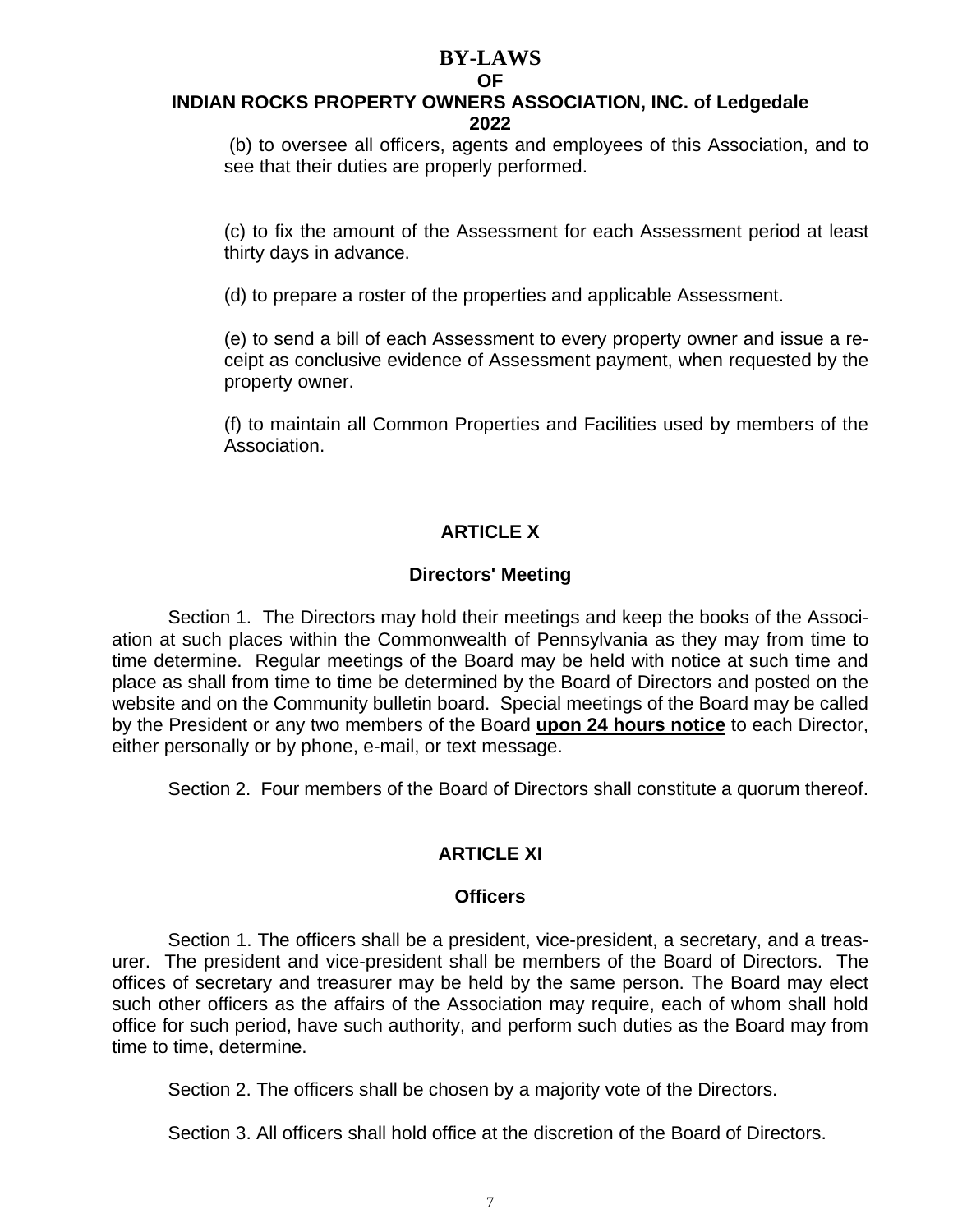# **OF**

### **INDIAN ROCKS PROPERTY OWNERS ASSOCIATION, INC. of Ledgedale 2022**

Section 4. The president shall preside at all meetings of the Board of Directors, shall see that orders of the Board of Directors are carried out, and sign all notes, leases, mortgages and deeds.

Section 5. The vice-president shall perform all the duties of the president in their absence.

Section 6. The secretary shall be ex-officio secretary of the Board of Directors, shall record the votes and keep the minutes of all proceedings in a book to be kept for that purpose. The secretary shall keep the records of the Association.

Section 7. The community manager or approved association staff shall receive and deposit in appropriate bank accounts all monies of the association and said monies shall be distributed by the community manager in the ordinary course of business. The community manager or two officers shall sign checks at the direction of the Board. All financial records are reviewed by the Finance Committee.

Section 8. The treasurer shall keep a proper book of accounts and cause an annual audit of the Association books to be made by a certified public accountant at the completion of the fiscal year.

### **ARTICLE XII**

#### **Committees**

Section 1. The Standing Committees of the Association shall consist of:

- (a) The Architectural Control Committee
- (b) The Grievance Committee
- (c) The Finance Committee
- (d) The Safety Committee
- (e) The Social Event Committee
- (f) The Policy Committee
- (g) Tellers of Election

Unless otherwise provided herein, each committee shall consist of a Chairperson and two or more members and shall include a member of the Board of Directors for Board liaison. The committee shall be approved by the Board of Directors. The committee shall be appointed by the Board of Directors prior to the first meeting of the calendar year to serve from the close of such meeting until the close of the first meeting of the following year. The Board of Directors may appoint such other committees as it deems desirable.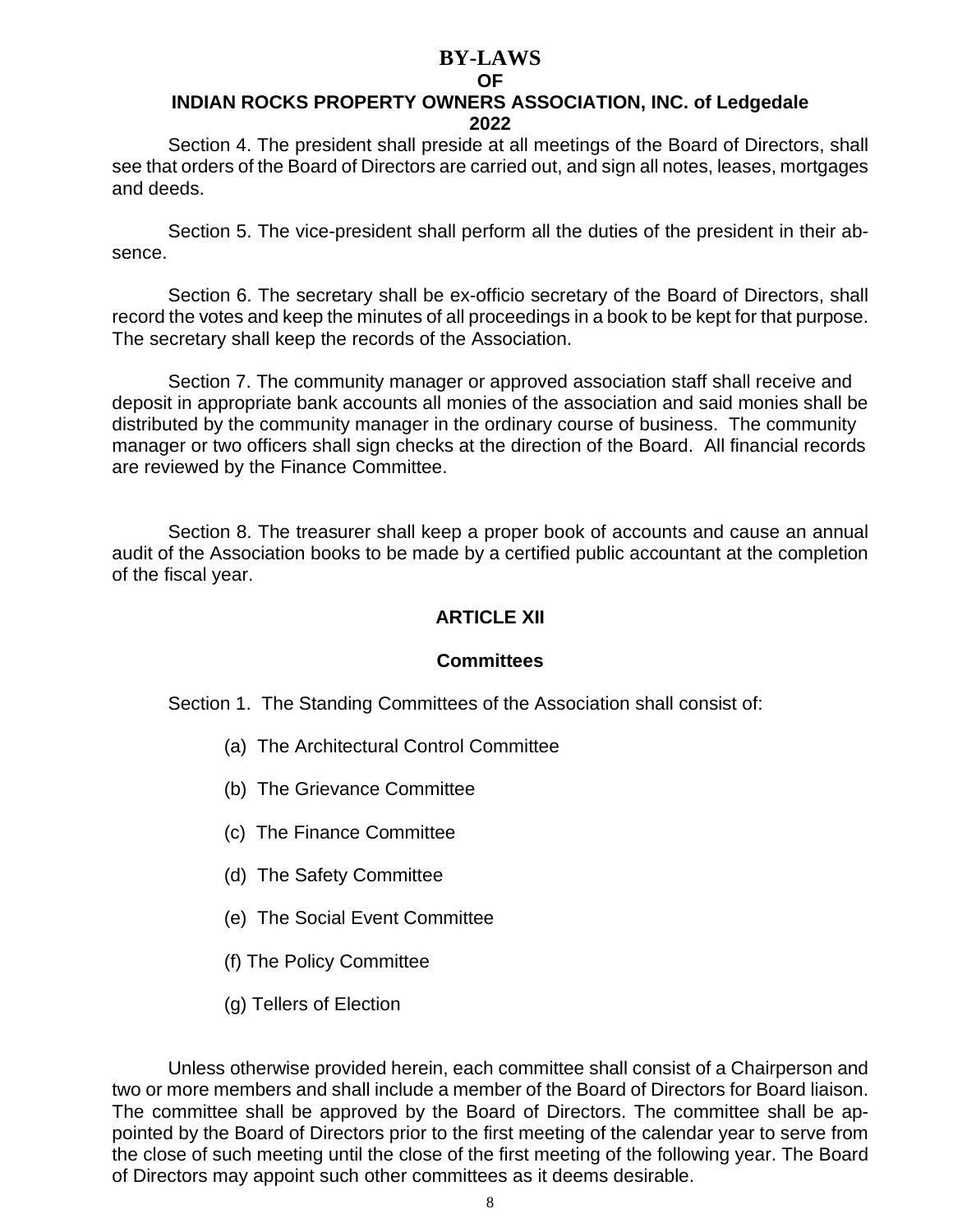# **BY-LAWS OF INDIAN ROCKS PROPERTY OWNERS ASSOCIATION, INC. of Ledgedale 2022**

Section 2. Approved members of all committees, with the exception of the Social Events Committee, shall sign an oath of confidentiality as prepared by the Board of Directors. Approved members may not have unexcused absences from three consecutive meetings to maintain committee member status.

Section 3. Each Committee Mission Statement is as follows:

(a) **The Architectural Control Committee** is a committee consisting of three or more members as appointed by the Indian Rocks Board of Directors. A member of the Board acts as a liaison to the committee. The committee's mission is to make sure that all ACC requirements and ACC rules and regulations are followed, and that all exterior work is in harmony with the community's natural surroundings, as per the Covenants.

(b) **The Grievance Committee** is in place to allow any Indian Rocks member in good standing the opportunity to appeal any citation they receive from Indian Rocks Security personnel. Appeals are heard only after fines are fully paid. Committee members consist of a board liaison and at least three (3) property owners, appointed by the Board of Directors. The committee has decision-making power to:

(i) support the citation as is, with the accompanying fine.

(ii) lower the fine for citation; or

(iii) eliminate the citation and reimburse the property owner.

All decisions made by the committee regarding appeals are final.

(c) **The Finance Committee** will advise and assist the Board of Directors in areas of budgeting, financial planning, financial controls, and operational processes to maximize the community's financial landscape. The Finance Committee will:

(i) review and analyze the operational budget on a monthly basis and provide recommendations accordingly.

(ii) evaluate purchasing processes for effectiveness and efficiency.

(iii) explore and evaluate all financial alternatives with the goal of

achieving maximum financial success for the Indian Rocks Community.

(d) **The Safety Committee** is designed to make sure Indian Rocks is a safe environment for our employees to work in. The committee is composed of a board liaison, property owners and the Community Manager. All committee members are required to take an OSHA workplace safety course given by our insurance company. This has a positive impact on our insurance policy cost.

(e) **The Social Event Committee** is a group dedicated to planning and executing fun social events for adults and children of all ages of the Indian Rocks Community. The group consists of volunteers from the community and a board liaison. All events proposed by the committee are sent to the board for approval before further plans are made. Members of the community are welcome to propose an event for approval that they wish to run on their own. The SEC hopes to hold events from May through December.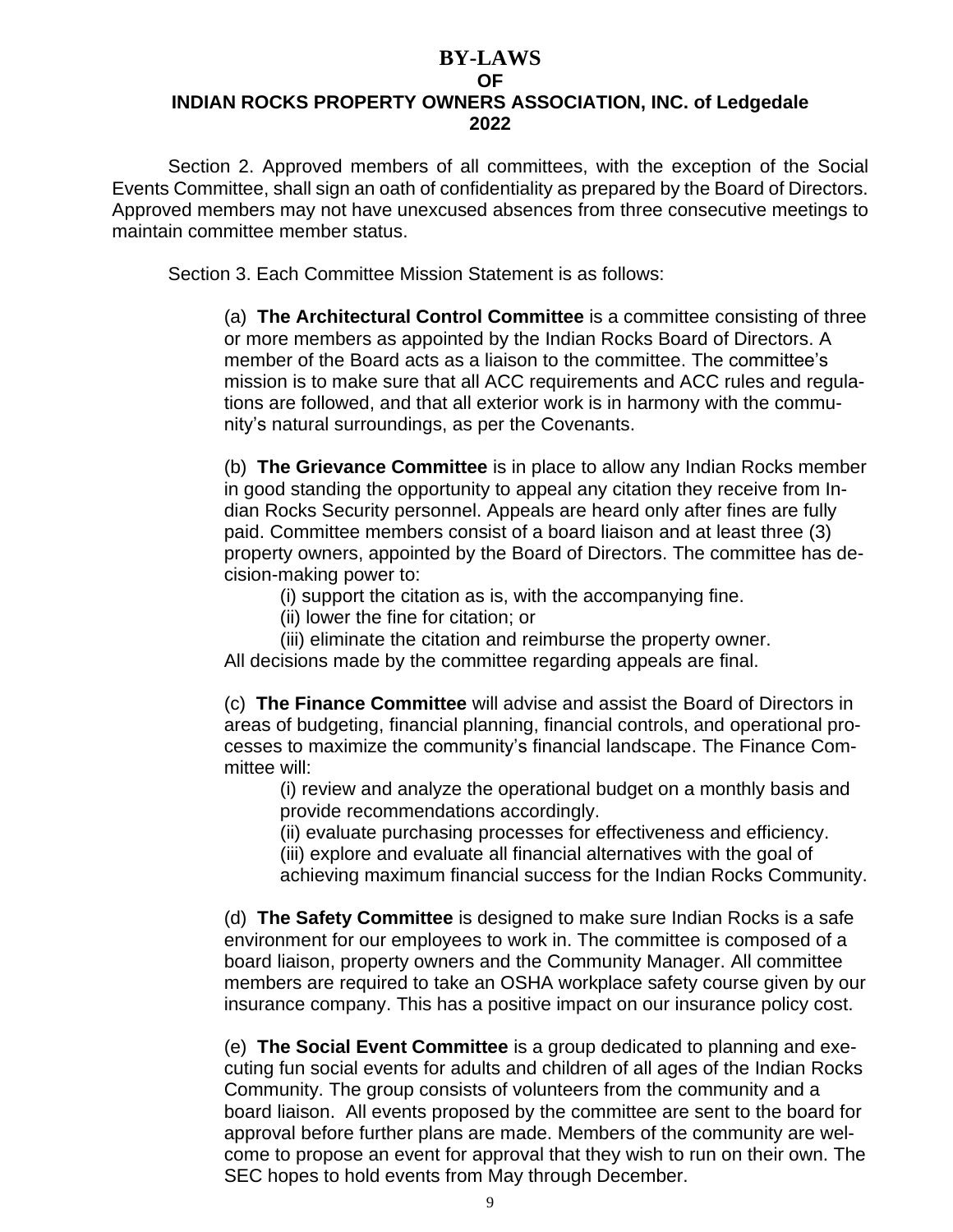# **BY-LAWS OF INDIAN ROCKS PROPERTY OWNERS ASSOCIATION, INC. of Ledgedale 2022**

(f) **The Policy Committee** was formed to find discrepancies and consolidate Indian Rocks By-Laws, Rules and Regulations, and Resolutions. The committee will also review and update the Architectural Control Committee Rules and Regulations. These documents supplement, but do not supersede Indian Rocks Covenants. Other Indian Rocks policies will also be reviewed and updated if necessary. All policy recommendations will be forwarded to the Indian Rocks Board of Directors for their review and approval. The Policy Committee will meet weekly until such time as their work has been completed and will then meet periodically on an as-needed basis.

(g) **Tellers of Election** is a permanent committee that consists of a Judge of Election and five (5) members of the Association who are in good standing. The committee is appointed by the Board of Directors on an annual basis to oversee the tally of votes cast by qualifying members in the election of Board Members. A candidate running for office cannot be part of this committee.

### **ARTICLE XIII**

### **Meetings of Members**

Section 1. The regular annual meeting of the members shall be held during the months of June or July on a weekend, the time, date, and place to be designated by the Board of Directors with 30 (thirty) days' notice to the Property Owners.

Section 2. Special meetings of the members for any purpose may be called at any time by the President, Vice-President, Secretary, Treasurer, or by any member of the Board of Directors, upon written request, listing a valid cause, and with a majority vote of the Board.

Section 3. Notice of any meetings shall be given to the members through the official means of communication at least six days in advance of the meeting.

Section 4. The presence at the meeting of members entitled to cast one-tenth (1/10) of the votes of the membership shall constitute a quorum for any action governed by these By-Laws. Any action governed by the Articles of Incorporation or by the Declaration applicable to the Properties shall require a quorum as therein provided.

# **ARTICLE XIV**

### **Proxies**

Section 1. There shall be no proxies allowed or proxies permitted for members of the Association on any issue that shall require a vote by the members.